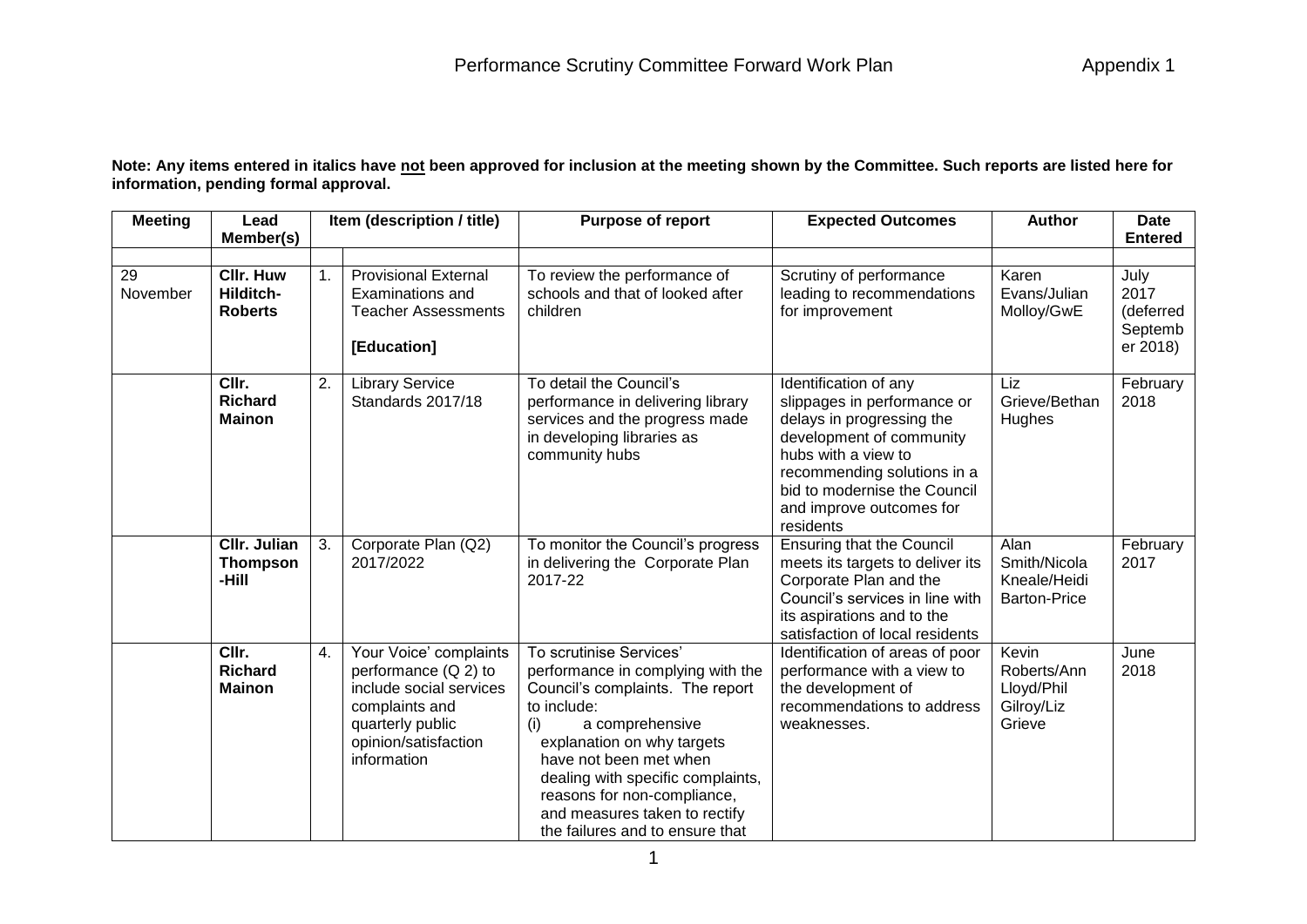| <b>Meeting</b> | Lead                                                  | Item (description / title) |                                                                                                     | Purpose of report                                                                                                                                                                                                                                                                                                   | <b>Expected Outcomes</b>                                                                                                                                                                                                             | <b>Author</b>                       | <b>Date</b>                        |  |
|----------------|-------------------------------------------------------|----------------------------|-----------------------------------------------------------------------------------------------------|---------------------------------------------------------------------------------------------------------------------------------------------------------------------------------------------------------------------------------------------------------------------------------------------------------------------|--------------------------------------------------------------------------------------------------------------------------------------------------------------------------------------------------------------------------------------|-------------------------------------|------------------------------------|--|
|                | Member(s)                                             |                            |                                                                                                     | future complaints will be dealt<br>with within the specified<br>timeframe;<br>(ii) how services encourage<br>feedback and use it to<br>redesign or change the way<br>they deliver services; and<br>(iii)details of complaints which<br>have been upheld or partially<br>upheld and the lessons learnt<br>from them. |                                                                                                                                                                                                                                      |                                     | <b>Entered</b>                     |  |
| 31 Jan<br>2019 | <b>CIIr. Huw</b><br><b>Hilditch</b><br><b>Roberts</b> | 1.                         | <b>Verified External</b><br>Examinations and<br><b>Teacher Assessments</b><br>[Education]           | To review the performance of<br>schools and that of looked after<br>children; and GwE's impact on the<br>educational attainment of the<br>County's pupils.<br>The report to incorporate GwE's<br>Annual report and information on<br>the 5 year trend in relation to<br>educational attainment in<br>Denbighshire   | Scrutiny of performance<br>leading to recommendations<br>for improvement                                                                                                                                                             | Karen<br>Evans/Julian<br>Molloy/GwE | July<br>2017                       |  |
|                |                                                       | 2.                         | The effectiveness of<br>Well-being Impact<br>Assessments (WIA)                                      | To consider an approach towards<br>evaluating the effectiveness of the<br>Council's WIAs                                                                                                                                                                                                                            | To an agree an approach to<br>be used across the Council<br>for evaluating and<br>challenging WIAs, which will<br>should realise better, more<br>holistic, decision making                                                           | Emma Horan                          | By<br><b>SCVCG</b><br>June<br>2018 |  |
|                | <b>CIIr. Brian</b><br><b>Jones</b>                    | 3.                         | <b>Draft Fleet</b><br><b>Management Strategy</b><br>(provisional scheduling<br>- timing may change) | To consider the new draft fleet<br>management strategy (including<br>an evaluation of the use of<br>potential alternative fuel sources<br>to run the fleet)                                                                                                                                                         | To provide observations and<br>recommendations on the<br>strategy that will support the<br>delivery of the corporate<br>priority relating to the<br>environment by reducing<br>CO2 emissions from the<br>Council's own vehicle fleet | Tony Ward                           | By<br><b>SCVCG</b><br>June<br>2018 |  |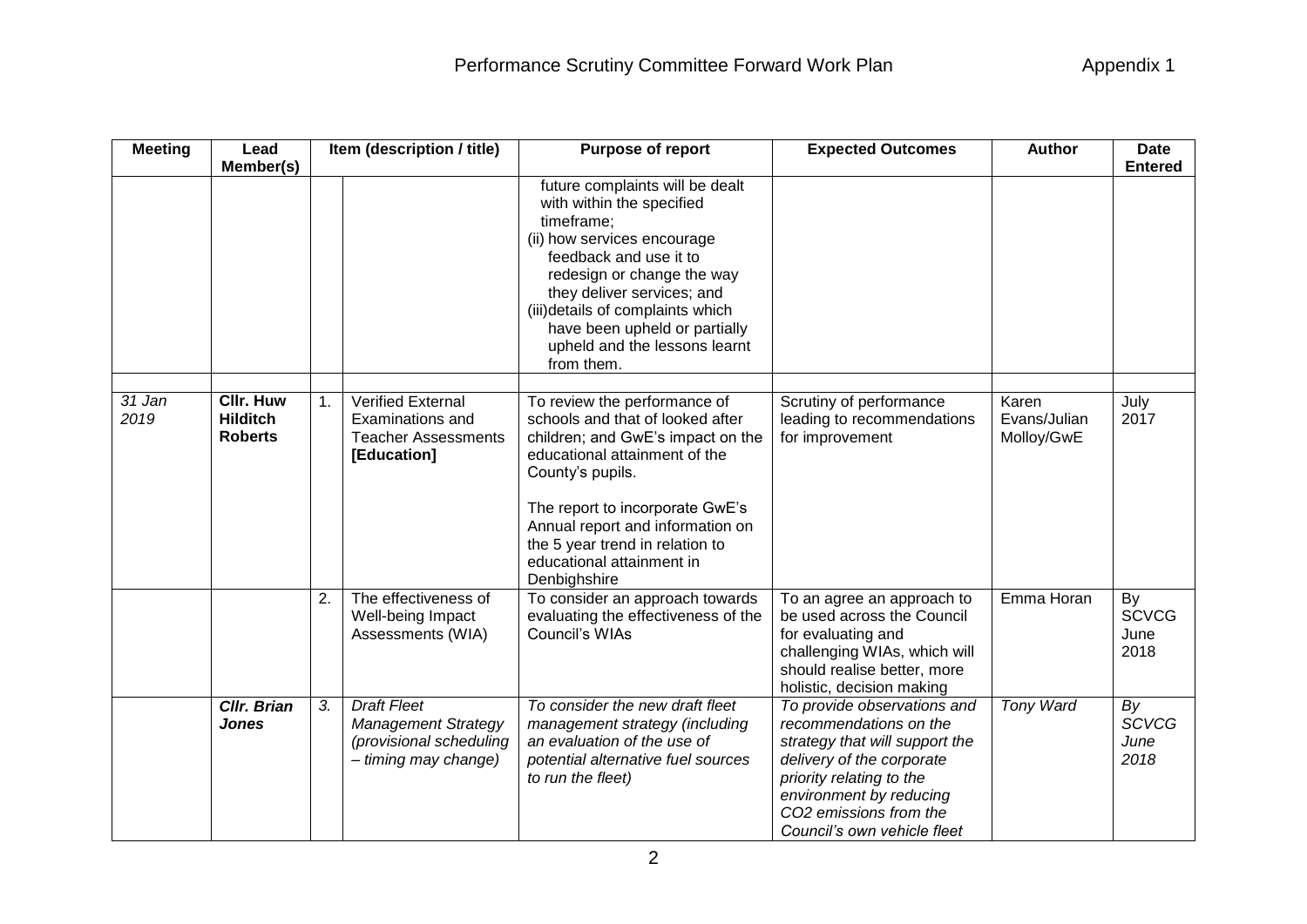| <b>Meeting</b> | Lead<br>Member(s)                  |    | Item (description / title)                                                                                                                                                                                           | Purpose of report                                                                                                                                                                                                                                                                                                                                                                                           | <b>Expected Outcomes</b>                                                                                                                                                                                                                                     | <b>Author</b>                                            | <b>Date</b><br><b>Entered</b>                                                                                                               |
|----------------|------------------------------------|----|----------------------------------------------------------------------------------------------------------------------------------------------------------------------------------------------------------------------|-------------------------------------------------------------------------------------------------------------------------------------------------------------------------------------------------------------------------------------------------------------------------------------------------------------------------------------------------------------------------------------------------------------|--------------------------------------------------------------------------------------------------------------------------------------------------------------------------------------------------------------------------------------------------------------|----------------------------------------------------------|---------------------------------------------------------------------------------------------------------------------------------------------|
|                |                                    |    |                                                                                                                                                                                                                      |                                                                                                                                                                                                                                                                                                                                                                                                             | and the realisation of<br>financial efficiencies                                                                                                                                                                                                             |                                                          |                                                                                                                                             |
| If published   | <b>Cllr. Brian</b><br><b>Jones</b> | 4. | National Report on<br>Waste Management in<br>Wales (including:<br>Waste management-<br>waste prevention<br>Waste management -<br>municipal recycling<br>Waste management<br>procurement of<br><i>infrastructure)</i> | To consider the findings of the<br>Wales Audit Office's (WAO)<br>national study on waste<br>management and the associated<br>recommendations                                                                                                                                                                                                                                                                | To consider how<br>Denbighshire will respond to<br>the national<br>recommendations in relation<br>to waste management                                                                                                                                        | Tony Ward/Jim<br>Espley                                  | By<br><b>SCVCG</b><br>July<br>2017<br>(resched<br>uled Nov<br>2017,<br>Mar<br>2018&<br>Sept<br>2018 as<br>awaiting<br><b>WAO</b><br>report) |
| 21 March       | <b>Cllr. Brian</b><br><b>Jones</b> | 1. | <b>Draft Sustainable</b><br><b>Travel Plan</b><br>(provisional scheduling<br>- timing may change)                                                                                                                    | To consider the draft sustainable<br>travel plan (including the Council's<br>role in facilitating the locating of<br>vehicle charging points across the<br>county, its work with other local<br>authorities and stakeholders with<br>respect of their availability and in<br>relation to other potential<br>alternative travel modes, and in<br>supporting the community to<br>switch to sustainable fuels) | To provide observations and<br>recommendations that will<br>support the delivery of the<br>corporate priorities relating to<br>the environment and<br>connected communities by<br>reducing CO2 emissions and<br>improving travel connectivity                | Emlyn<br>Jones/Mike<br>Jones                             | By<br><b>SCVCG</b><br>June<br>2018                                                                                                          |
|                | Cllr.<br><b>Bobby</b><br>Feeley    | 2. | <b>Dolwen Residential</b><br>Care Home                                                                                                                                                                               | To consider the Task and Finish<br>Group's recommendations<br>relating to the future provision of<br>services at Dolwen Residential<br>Care Home, Denbigh                                                                                                                                                                                                                                                   | Pre-decision scrutiny of the<br>task and finish group's<br>findings and the formulation<br>of recommendations for<br>presentation to Cabinet with<br>respect of the future<br>provision of services at<br>Dolwen with a view to<br>ensuring that everyone is | Task and<br>Finish<br>Group/Phil<br>Gilroy/Katie<br>Newe | July<br>2018                                                                                                                                |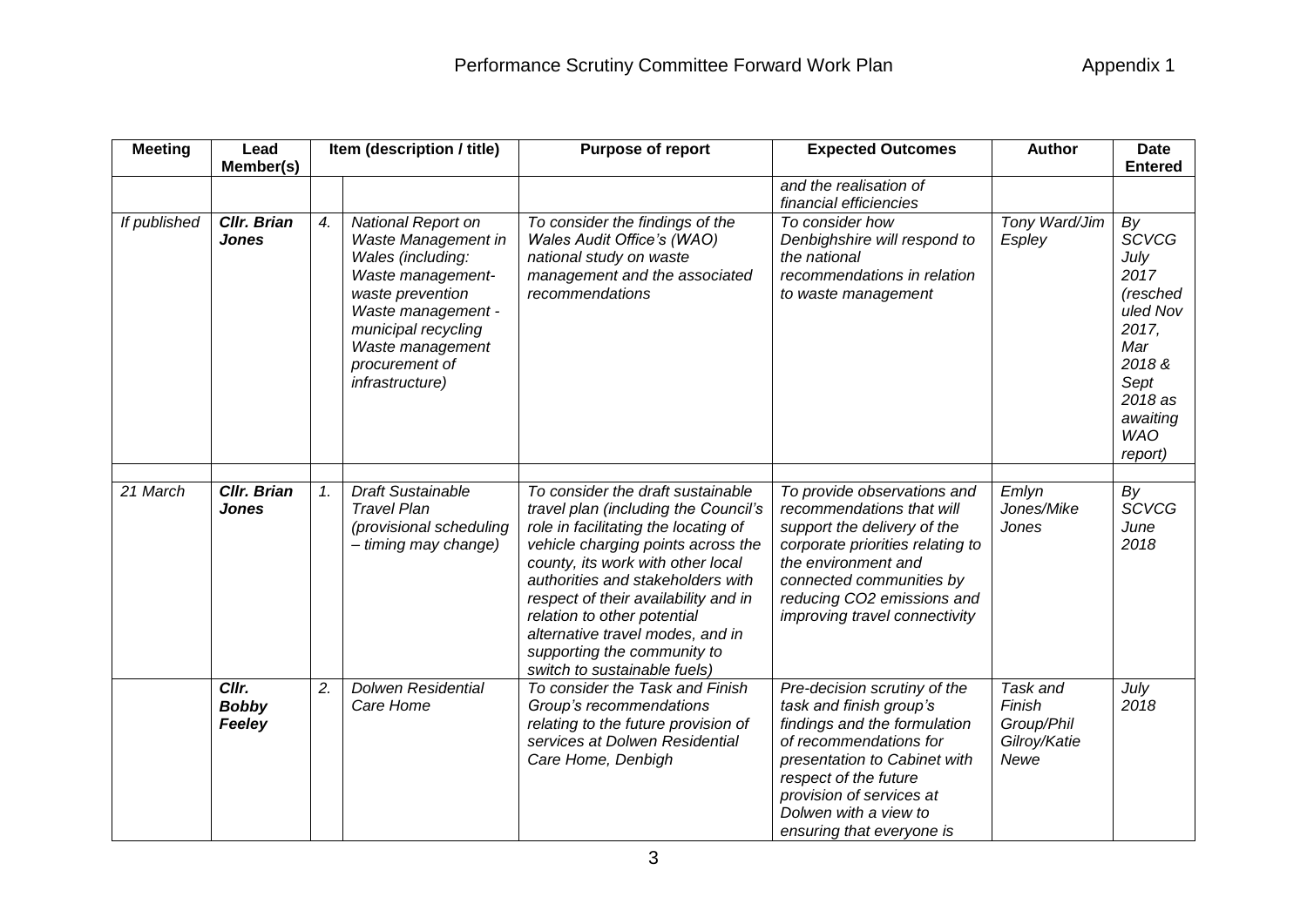| <b>Meeting</b> | Lead<br>Member(s)                        |                | Item (description / title)                                                                                                                             | Purpose of report                                                                                                                                                                                                                                                                                                                                                                                                                                                                                                                                                                                                                                           | <b>Expected Outcomes</b>                                                                                                         | <b>Author</b>                                              | <b>Date</b><br><b>Entered</b> |
|----------------|------------------------------------------|----------------|--------------------------------------------------------------------------------------------------------------------------------------------------------|-------------------------------------------------------------------------------------------------------------------------------------------------------------------------------------------------------------------------------------------------------------------------------------------------------------------------------------------------------------------------------------------------------------------------------------------------------------------------------------------------------------------------------------------------------------------------------------------------------------------------------------------------------------|----------------------------------------------------------------------------------------------------------------------------------|------------------------------------------------------------|-------------------------------|
|                |                                          |                |                                                                                                                                                        |                                                                                                                                                                                                                                                                                                                                                                                                                                                                                                                                                                                                                                                             | supported to live in homes<br>that meet their needs and are<br>able to live independent and<br>resilient lives                   |                                                            |                               |
| 2 May          | CIIr. Julian<br><b>Thompson</b><br>-Hill | $\mathbf{1}$ . | Corporate Risk<br>Register                                                                                                                             | To consider the latest version of<br>the Council's Corporate Risk<br>Register                                                                                                                                                                                                                                                                                                                                                                                                                                                                                                                                                                               | Effective monitoring and<br>management of identified risk<br>to reduce risks to residents<br>and the Authority                   | Alan<br>Smith/Nicola<br>Kneale/Emma<br>Horan               | May<br>2018                   |
|                | CIIr.<br><b>Richard</b><br><b>Mainon</b> | 2.             | Your Voice' complaints<br>performance (Q 4) to<br>include social services<br>complaints and<br>quarterly public<br>opinion/satisfaction<br>information | To scrutinise Services'<br>performance in complying with the<br>Council's complaints. The report<br>to include:<br>(i) a comprehensive explanation<br>on why targets have not been<br>met when dealing with specific<br>complaints, reasons for non-<br>compliance, and measures<br>taken to rectify the failures and<br>to ensure that future<br>complaints will be dealt with<br>within the specified timeframe;<br>(ii) how services encourage<br>feedback and use it to<br>redesign or change the way<br>they deliver services; and<br>(iii)details of complaints which<br>have been upheld or partially<br>upheld and the lessons learnt<br>from them. | Identification of areas of poor<br>performance with a view to<br>the development of<br>recommendations to address<br>weaknesses. | Kevin<br>Roberts/Ann<br>Lloyd/Phil<br>Gilroy/Liz<br>Grieve | June<br>2018                  |
| 13 June        | CIIr.<br><b>Bobby</b><br>Feeley          | 1.             | <b>Draft Director of Social</b><br><b>Services Annual</b><br>Report for 2018/19                                                                        | To scrutinise the content of the<br>draft annual report to ensure it<br>provides a fair and clear<br>evaluation of performance in<br>2018/19 and clearly articulates<br>future plans                                                                                                                                                                                                                                                                                                                                                                                                                                                                        | Identification of any specific<br>performance issues which<br>require further scrutiny by the<br>committee in future             | Nicola<br><b>Stubbins</b>                                  | May<br>2018                   |
|                |                                          |                |                                                                                                                                                        |                                                                                                                                                                                                                                                                                                                                                                                                                                                                                                                                                                                                                                                             |                                                                                                                                  |                                                            |                               |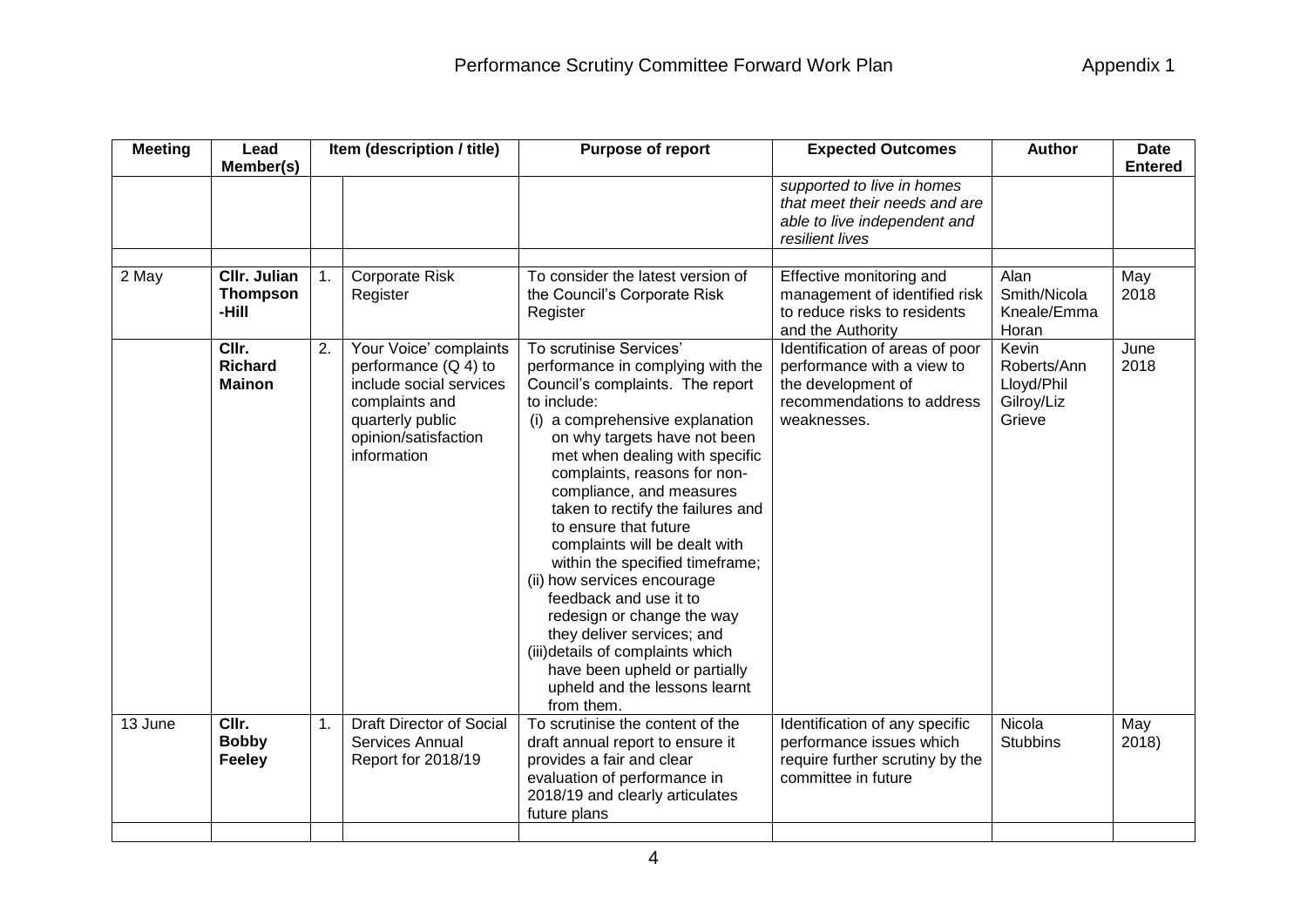| <b>Meeting</b> | Lead<br>Member(s)                                                                                                                                                                                                                                                                                                |                | Item (description / title)                                                                                           | Purpose of report                                                                                                                                                                                                                                                   | <b>Expected Outcomes</b>                                                                                                                                                                                                                                                                                                                                                                          | <b>Author</b>                                               | <b>Date</b><br><b>Entered</b> |
|----------------|------------------------------------------------------------------------------------------------------------------------------------------------------------------------------------------------------------------------------------------------------------------------------------------------------------------|----------------|----------------------------------------------------------------------------------------------------------------------|---------------------------------------------------------------------------------------------------------------------------------------------------------------------------------------------------------------------------------------------------------------------|---------------------------------------------------------------------------------------------------------------------------------------------------------------------------------------------------------------------------------------------------------------------------------------------------------------------------------------------------------------------------------------------------|-------------------------------------------------------------|-------------------------------|
| 18 July        | <b>CIIr. Julian</b><br><b>Thompson</b><br>-Hill                                                                                                                                                                                                                                                                  | 1 <sub>1</sub> | Corporate Plan (Q4)<br>2017/2022                                                                                     | To monitor the Council's progress<br>in delivering the Corporate Plan<br>2017-22                                                                                                                                                                                    | <b>Ensuring that the Council</b><br>meets its targets to deliver its<br>Corporate Plan and the<br>Council's services in line with<br>its aspirations and to the<br>satisfaction of local residents                                                                                                                                                                                                | Alan<br>Smith/Nicola<br>Kneale/Heidi<br><b>Barton-Price</b> | May<br>2018                   |
|                | CIIr.<br>2.<br><b>Draft Director of Social</b><br>To scrutinise the content of the<br><b>Bobby</b><br>Services Annual<br>draft annual report to ensure it<br>provides a fair and clear<br><b>Feeley</b><br>Report for 2018/19<br>evaluation of performance in<br>2018/19 and clearly articulates<br>future plans |                | Identification of any specific<br>performance issues which<br>require further scrutiny by the<br>committee in future | Nicola<br>Stubbins/Ann<br>Lloyd                                                                                                                                                                                                                                     | July<br>2018                                                                                                                                                                                                                                                                                                                                                                                      |                                                             |                               |
| 26 Sept        | <b>CIIr. Huw</b><br>Hilditch-<br><b>Roberts</b>                                                                                                                                                                                                                                                                  | 1.             | <b>Provisional External</b><br>Examinations and<br><b>Teacher Assessments</b><br>[Education]                         | To review the performance of<br>schools and that of looked after<br>children                                                                                                                                                                                        | Scrutiny of performance<br>leading to recommendations<br>for improvement                                                                                                                                                                                                                                                                                                                          | Karen<br>Evans/Julian<br>Molloy/GwE                         | May<br>2018                   |
|                | CIIr.<br><b>Bobby</b><br><b>Feeley</b>                                                                                                                                                                                                                                                                           | 2.             | Hafan Deg, Rhyl<br>(12 months following<br>the commencement of<br>the contract)                                      | To monitor the effectiveness of<br>the transfer of the facility and<br>services to an external provider<br>and the impact of the transfer on<br>services-users, staff, local<br>residents and the local community<br>(including lessons learnt from the<br>process) | To evaluate the impact of the<br>transfer of the facility and<br>services on all stakeholders<br>and to assess whether the<br>services provided at Hafan<br>Deg are in line with the<br>contract specification,<br>support the Council's vision<br>for adult social care and the<br>five ways to well-being and<br>the requirements of the<br>Social Services and Well-<br>being (Wales) Act 2014 | Phil<br>Gilroy/Katie<br><b>Newe</b>                         | March<br>2018                 |
|                | CIIr.<br><b>Bobby</b><br><b>Feeley</b>                                                                                                                                                                                                                                                                           | 3.             | Cefndy Healthcare<br><b>Annual Report</b><br>2018/19 and Annual<br>Plan 2019/20                                      | To consider the company's<br>performance during 2018/19 and<br>its Annual Plan for 2019/20                                                                                                                                                                          | An assessment of the<br>company's performance in<br>delivering its business within<br>budget and meeting targets<br>will assist with the<br>identification of future trends<br>and requirements and                                                                                                                                                                                               | Phil<br>Gilroy/Simon<br>Rowlands/Nick<br><b>Bowles</b>      | July<br>2018                  |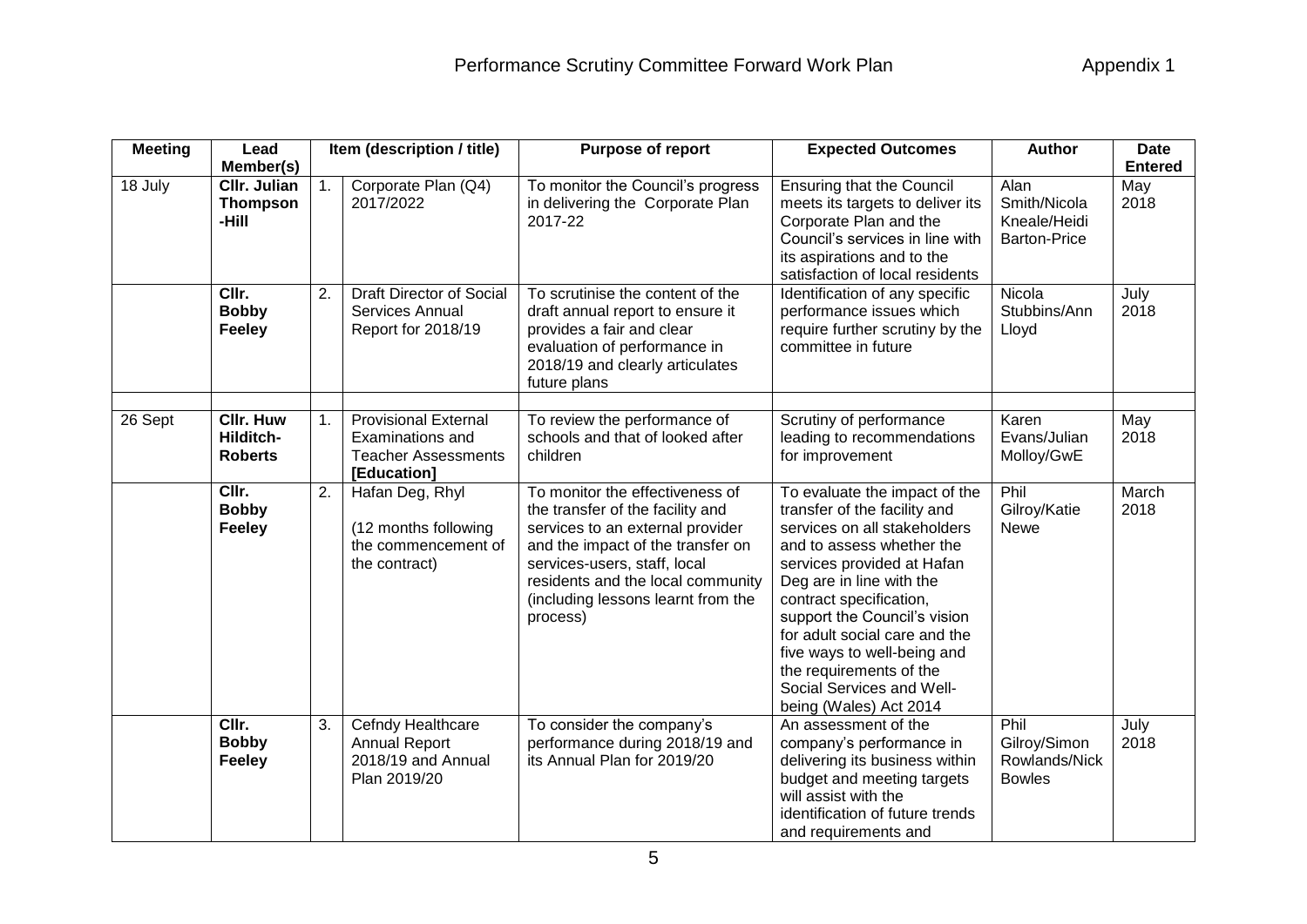| <b>Meeting</b> | Lead<br>Member(s)                        | Item (description / title)       | <b>Purpose of report</b>                                                         | <b>Expected Outcomes</b>                                                                                                                                                                           | <b>Author</b>                                               | <b>Date</b><br><b>Entered</b> |
|----------------|------------------------------------------|----------------------------------|----------------------------------------------------------------------------------|----------------------------------------------------------------------------------------------------------------------------------------------------------------------------------------------------|-------------------------------------------------------------|-------------------------------|
|                |                                          |                                  |                                                                                  | support the delivery of the<br>Council's priority relating to<br><b>Resilient Communities</b>                                                                                                      |                                                             |                               |
| 28 Nov         | CIIr. Julian<br><b>Thompson</b><br>-Hill | Corporate Risk<br>Register       | To consider the latest version of<br>the Council's Corporate Risk<br>Register    | Effective monitoring and<br>management of identified risk<br>to reduce risks to residents<br>and the Authority                                                                                     | Alan<br>Smith/Nicola<br>Kneale/Emma<br>Horan                | May<br>2018                   |
|                | CIIr. Julian<br><b>Thompson</b><br>-Hill | Corporate Plan (Q2)<br>2017/2022 | To monitor the Council's progress<br>in delivering the Corporate Plan<br>2017-22 | <b>Ensuring that the Council</b><br>meets its targets to deliver its<br>Corporate Plan and the<br>Council's services in line with<br>its aspirations and to the<br>satisfaction of local residents | Alan<br>Smith/Nicola<br>Kneale/Heidi<br><b>Barton-Price</b> | February<br>2017              |

## **Future Issues**

| Item (description / title)                                                                                                                                            | <b>Purpose of report</b>                                                                                                                      | <b>Expected Outcomes</b>                                                  | <b>Author</b>         | Date<br><b>Entered</b> |
|-----------------------------------------------------------------------------------------------------------------------------------------------------------------------|-----------------------------------------------------------------------------------------------------------------------------------------------|---------------------------------------------------------------------------|-----------------------|------------------------|
| <b>School Improvement Plans</b>                                                                                                                                       | To discuss with representatives of<br>particular schools their progress in                                                                    | Provision of support to the schools<br>to ensure they deliver their plans | Karen<br>Evans/Julian | February<br>2018       |
| [Education]                                                                                                                                                           | achieving their improvement plans                                                                                                             | and improve outcomes for their<br>pupils and the school as a whole        | Molloy                |                        |
| Implementation of the Donaldson<br>Report 'Successful Futures' -<br><b>Independent Review of Curriculum</b><br>and Assessment Arrangements in<br>Wales<br>[Education] | To consider and monitor the plans to<br>implement the agreed measures adopted<br>by WG following the consultation on the<br>review's findings | Better outcomes for learners to<br>equip them with jobs market skills     | Karen Evans           | <b>April 2015</b>      |
| Dependent upon the legislative<br>timetable                                                                                                                           |                                                                                                                                               |                                                                           |                       |                        |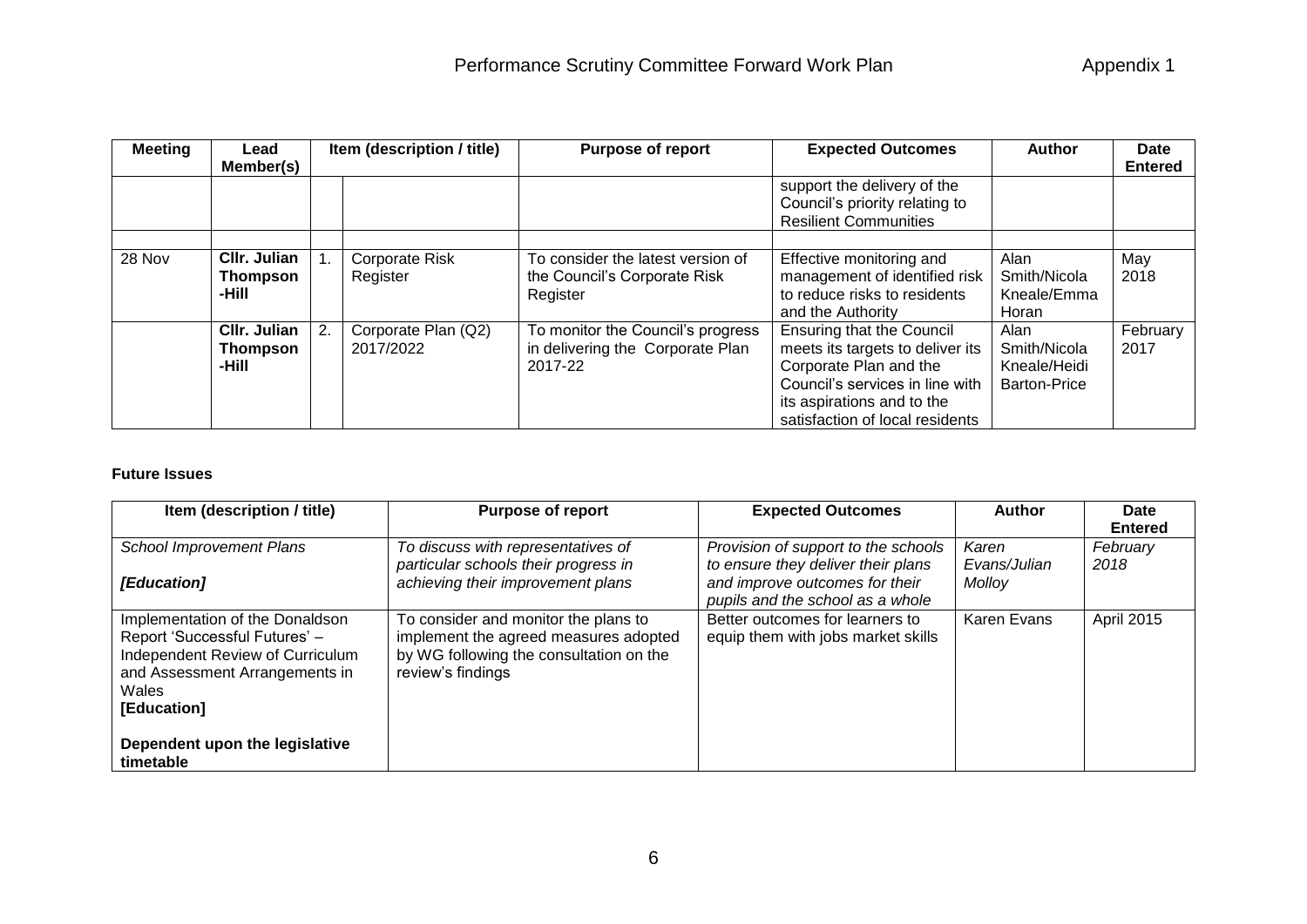## **Information/Consultation Reports**

| <b>Date</b>                                                | Item (description / title)                                                                                                                             | <b>Purpose of report</b>                                                                                                                                                                                                                                                                                                                                                                                                                                                                                                                                                                                                                                                                                                                                      | <b>Author</b>                          | <b>Date</b><br><b>Entered</b>              |
|------------------------------------------------------------|--------------------------------------------------------------------------------------------------------------------------------------------------------|---------------------------------------------------------------------------------------------------------------------------------------------------------------------------------------------------------------------------------------------------------------------------------------------------------------------------------------------------------------------------------------------------------------------------------------------------------------------------------------------------------------------------------------------------------------------------------------------------------------------------------------------------------------------------------------------------------------------------------------------------------------|----------------------------------------|--------------------------------------------|
| October 2018                                               | Data on School Exclusions in<br>Denbighshire<br>[Education]                                                                                            | To detail the number of fixed-term (under and<br>over 5 days) and permanent exclusions from the<br>county's schools for the years 2014/15; 2015/16<br>and 2016/17. The information to include the<br>numbers per individual school in the county and<br>the reasons for excluding pupils                                                                                                                                                                                                                                                                                                                                                                                                                                                                      | Karen Evans/Julian<br>Molloy           | April 2018                                 |
| <b>March 2019 &amp;</b><br>September 2019<br>[Information] | Corporate Plan 2017/22 (Q1) 2018/19<br>&<br>Corporate Plan 2017/22 Q3 2018/19<br>To monitor the Council's progress in<br>delivering the Corporate Plan | Ensuring that the Council meets its targets and<br>delivers its Corporate Plan and the Council's<br>services in line with its aspirations and to the<br>satisfaction of local residents                                                                                                                                                                                                                                                                                                                                                                                                                                                                                                                                                                       | Alan Smith/Nicola<br>Kneale/Heidi Gray | September<br>2018                          |
| <b>March 2019 &amp;</b><br>September 2019<br>[Information] | Your Voice' complaints performance (Q1)<br>& (Q3) to include social services<br>complaints and quarterly public<br>opinion/satisfaction information    | To scrutinise Services' performance in complying<br>with the Council's complaints and identify areas<br>of poor performance with a view to the<br>development of recommendations to address<br>weaknesses. The report to include:<br>(i) a comprehensive explanation on why targets<br>have not been met when dealing with specific<br>complaints, reasons for non-compliance, and<br>measures taken to rectify the failures and to<br>ensure that future complaints will be dealt with<br>within the specified timeframe;<br>(ii) how services encourage feedback and use it<br>to redesign or change the way they deliver<br>services; and<br>(iii)details of complaints which have been upheld<br>or partially upheld and the lessons learnt from<br>them. | Kevin Roberts/Ann<br>Lloyd/Phil Gilroy | September<br>2018                          |
| November 2018                                              | Impact of the Suspension of the 'Right to<br>Buy' Scheme                                                                                               | To evaluate the impact and effectiveness of the<br>suspension of the 'Right to Buy' Scheme on the<br>availability of properties within the Authority's<br>housing stock and evaluate whether this has<br>improved capacity within the Council's housing                                                                                                                                                                                                                                                                                                                                                                                                                                                                                                       | Jamie<br>Groves/Geoff<br>Davies        | <b>July 2017</b><br>(deferred<br>May 2018) |